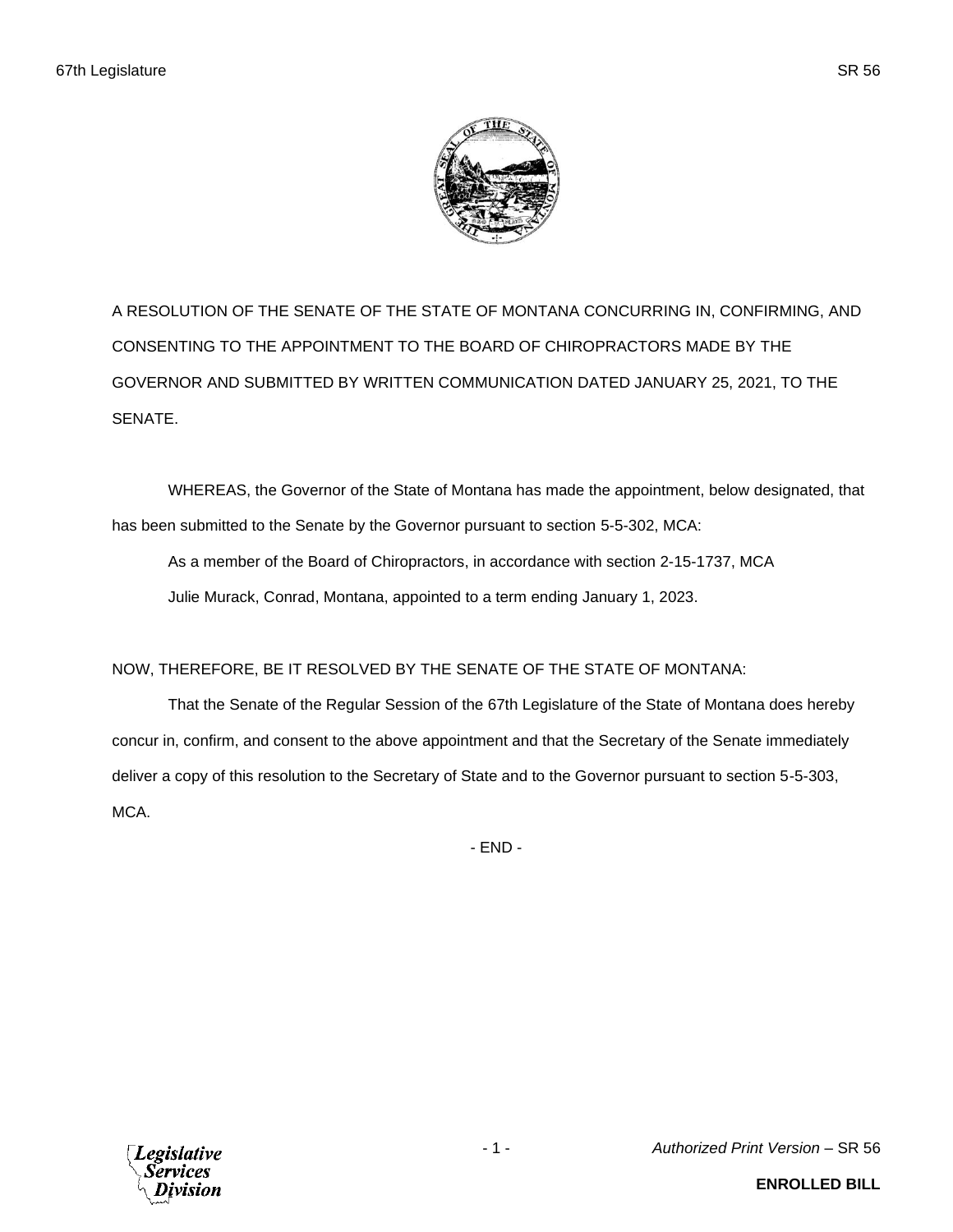I hereby certify that the within bill,

SR 56, originated in the Senate.

Secretary of the Senate

President of the Senate

| Signed this | dav  |
|-------------|------|
|             | 2021 |

\_\_\_\_\_\_\_\_\_\_\_\_\_\_\_\_\_\_\_\_\_\_\_\_\_\_\_\_\_\_\_\_\_\_\_\_\_\_\_\_\_\_\_

\_\_\_\_\_\_\_\_\_\_\_\_\_\_\_\_\_\_\_\_\_\_\_\_\_\_\_\_\_\_\_\_\_\_\_\_\_\_\_\_\_\_\_